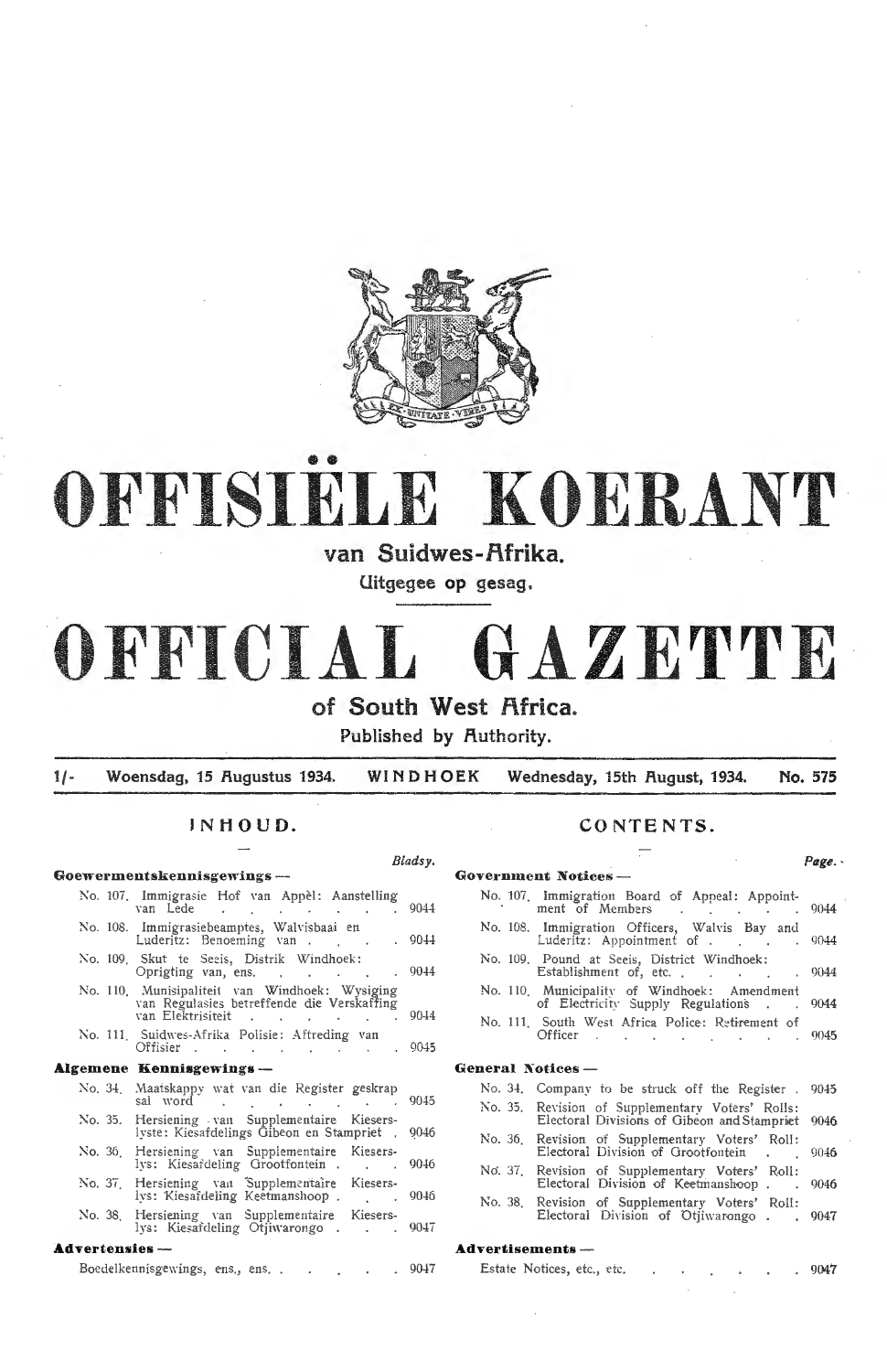## **Ooewermentskennisgewings.**

Die volgende Goewermentskennisgewings word vir algemene informasie gepubliseer.

> F. P. COURTNEY CLARKE, *Sekretaris vir Suidwes-Afrika.*

Kantoor van die Administrateur, **Windhoek.** 

No. 107.] [3 Augustus 1934.

#### IMMIGRASIE: HOF VAN APPEL.

Kragtens die mag hom verleen by sub-artikel (1) van artikel *drie* van "De Immigratie Regeling Proklamatie, 1924," soos gewysig deur Proklamasie No. 13 van 1932, het dit die Administrateur behaag om 'n Raad ingaande vanaf 1 Augustus 1934 aan te stel, bestaande uit die volgende persone, met regsmag binne die Gebied van Suidwes-Afrika en ten aansien van alle toegangspoorte van die Gebied, vir die summariese beslissing van beroepe deur persone, wat poging gemaak het om die Gebied binne te kom of daarin gekry word en as verbode immigrante terugbehou, belet of gearresteer word, en om, ooreenkcmstig sub-artikel (3) van vermelde artik el vir Roderick Eduard Gerhard Rosenow te benoem as Voor-<br>sitter van vermelde Raad:—

Die Weled. Heer RODERICK EDUARD GERHARD ROSENOW, B.A., LLB.

Die Magistraat, Windhoek, of enigeen wat wettiglik in daardie hoedanigheid optree.

Die Weled. Heer JOHN LOUIS GEORGE BELL.

No. 108.] [3 Augustus 1934. No. 108. J [3rd August, 193-l.

Dit het die Administrateur behaag om die persone, wat hieronder genoem word, te benoem as Immigrasiebeamptes<br>op die plekke, wat teenoor hulle name aangegee word, met ingang vanaf die datum, waarop die pligtc in elke geval aanvaar is, vir die doeleindes van "De Proklamatie tot Regeling<br>van Immigratie 1924":—

GEORGE EDMUND WOOD MARSHALL te WALVIS-BAAI.

ALBERT JOHN CHARLES FOX te LlJDERITZ.

No. 109.] [ 10 Augustus 1934.

## SKUT TE SEEIS, DISTRIK WINDHOEK:

OPRIGTING VAN, ENS.

Dit hct die Administrateur behaag om, ooreenkomstig artikel twee van Proklamasie No. 5 van 1917, die oprigting van 'n skut te Seeis in die distrik Windhoek, en die benoeming van Mnr. FREDERICK CHRISTIAN KARL RIX as Skutmeester daarvan, met ingang vanaf 1 Augustus 1934, goed te keur.

Hierby word vir algemene informasie bekend gemaak dat dit die Administrateur behaag het om onderstaande regulasies, opgestel deur die Munisipale Raad van Windhoek ingevolge die bepalings van artikel agt van "De Elektriese Kracht Proklamatie 1922" (Proklamasie No. 4 van 1922), soos gewysig by die Elektrisiteitsproklamasie Wysigings-Proklamasie 1927 (Proklamasie No.  $27$  van 1927), goed te keur. Hierdie regulasies is wysigings van die regulasies gepubliseer onder Goewermentskennisgewing No. 35 van 15 Februarie 1933 en<br>moet as deel van genoemde regulasies gelees word.

# **Government Notices.**

The following Government Notices are published for general information.

> F. P. COURTNEY CLARKE, *Secretary for Sou.th W est Africa.*

Administrator's Office, **Windhoek,** 

No. 107.] l 3rd August, 1934.

## IMMIGRATION: BOARD OF APPEAL.

The Administrator has been pleased under the powers vested in him by sub-section (1) of section *three* of the Immigrants Regulation Proclamation, 1924, as amended by Proclamation No. 13 of 1932 to appoint \\'ith effect from the 1st August, 1934, a Board, consisting of the undermentioned persons, with jurisdiction throughout the Territory of South West Africa and in respect of all ports of entry thereto, for the summary determination of appeals by persons who are seeking to enter or being found within the said Territory have been detained, restricted or arrested as prohibited immigrants, and, in terms of sub-section (3) of the section aforesaid to designate Roderick Eduard Gerhard Rosenow as Chairman of the said Board:-

RODERICK EDUARD GERHARD ROSENOW, Esq., B.A., LL.B.

The Magistrate, Windhoek, or anybody lawfully acting in that capacifr.

JOHN LOUIS GEORGE BELL, Esq.

The Administrator has been pleased to assign to the undermentioned persons the duties of Immigration Officers at the places set opposite their respective names, with effect from the date of assumption of duty in each case, for the purpose of the Immigrants Regulation Proclamation, 1924:--

GEORGE EDMUND WOOD MARSHALL at WALVIS BAY.

ALBERT JOHN CHARLES FOX at LUDERITZ.

No. 109.] [ 10th August, 1934.

#### POUND AT SEEIS, DISTRICT WINDHOEK: ESTABLISHMENT OF, ETC.

The Administrator has been pleased, in terms of section  $\ell$ 11<sup>to</sup> of Proclamation No. 5 of 1917, to authorise the establishment of a Pound at Secis in the district of Windhoek, and the appointment of FREDERICK CHRISTIAN KARL RIX, Esquire, as Poundmaster thereof, with effect from the 1st August, 1934.

No. 110.] [ 10th August, 1934. [ 10th August, 1934. [ 10th August, 1934.

It is hereby notified for general information that the Administrator has been pleased to approve of the subjoince regulations framed by the Windhoek Municipal Council under<br>the provisions of section *eight* of the Electric Power Proclamation, 1922 (Preclamation No. 4 of 1922), as amended by the Electric Power Proclamation Amendment Proclamation. 1927 (Proclamation No. 27 of 1927), being amendments to the<br>regulations published under Government Notice No. 35 of the 15th February,  $1933$ , and to be read as part of the said regulations:-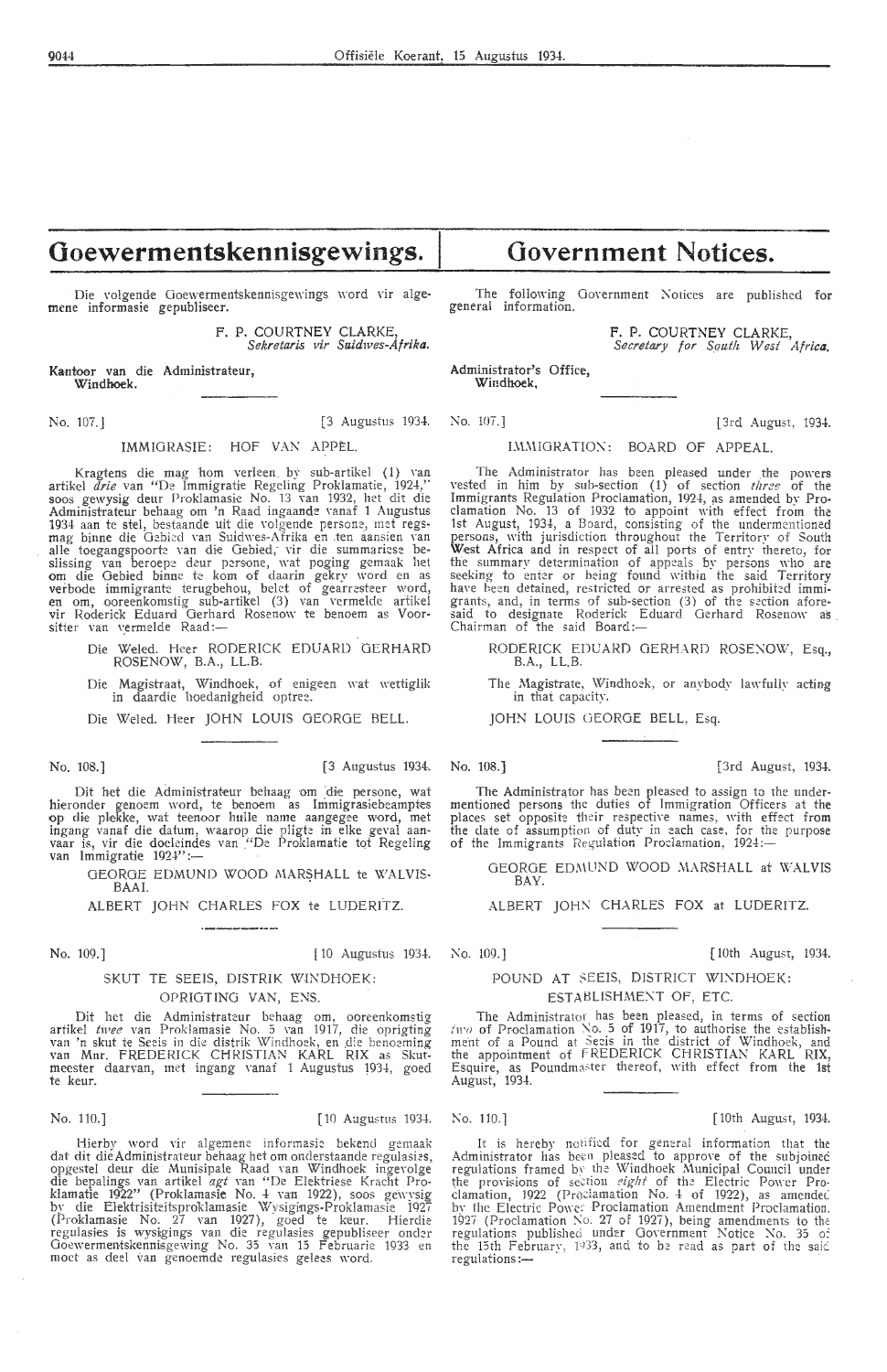#### MUNISIPALITEIT VAN WINDHOEK.

#### WYSIGING VAN REGULASIES BETREFFENDE DIE<br>VERSKAFFING VAN ELEKTRISITEIT. VERSKAFFINO VAN ELEKTRISITEIT.

161. Paragraaf *twee* van Regulasie No. 159 word hierby<br>gewysig deur skrapping van die woorde ''en op hotel- en koshuispersele wat deur die Raad as sodanige vasgestel word, uitsluitend elektriese stroom vir motors van meer as  $\frac{1}{4}$  p.k. " in die eerste sin daarvan en die vervanging daarvan deur die<br>volgende woorde: ''met dien verstande dat ten opsigte van hotelle, restourants, teekamers en losieshuise wat as sodanige deur die Raad erken is, elektriese stroom vir kookdoeleindes alleen verskaf kan word volgens skaal 2, d.w.s. 1d. per eenheid, gedurende die ure bepaal vir skaal 2 in subparagraaf (d) hiervan, en elektriese stroom vir verligting en ander-doeleindes<br>of vir kook buite die vermelde ure word alleen volgens die tarief onder skaal 1 verskaf.

In geen geval mag motors wat hoër as 11 p.k. geskat word onder hierdie tarief in werking gestel word nie.''

162. (1) Paragraaf vier van Regulasie No. 159 word hierby gewysig (1) deur die toevoeging van die woorde "nie meer as 1000 watt nie" na die woorde "vir werking van elektriese "Geysers" van" aan die begin daarvan:

(2) deur die toevoeging van die woorde "maar nie meer as 1000 watt is nie'' na die woorde ''600 watt'' in subparagraaf (6);

(3) deur die toevoeging van die woorde: "Vir hierdie tydskakelaar moet die verbruiker 'n huur van 1/- per maand of deel daarvan betaal." na die woord "sny" aan die end van genoemde paragraaf.

No. 111.] [10 Augustus 193+. No. 111.] [ 10th August, 1934.

#### SUIDWES-AFRIKA POLISIE: AFTREDING VAN OFFISIER.

Hiermee word vir algemene informasie bekend gemaak dat die ondergenoemde Offisier op vermelde datum as lid van die Suidwes-Afrikaanse Polisiemag op pensioen afgetree het, en dat hy, ooreenkomstig die bepalings van Regulasie No. 170 verlof verleen is om sy rang te behou en die uniform wat daarby behoort by Staatsgeleenthede te dra :--

Kaptein, Frank McQuoid Mason: 30.12.1933.

#### MUNICIPALITY OF WINDHOEK.

#### AMENDMENT OF ELECTRICITY SUPPLY REGULATIONS

161. Paragraph two of Regulation No. 159 is hereby amended by the deletion of the words "and on hotel and boarding house premises, which may be determined as such by the Council, excluding current for operating motors rated higher than  $1 + H.P.'$  in the first sentence thereof, and the substitution of the following words therefor: "provided that in regard to Hotels, Restaurants, Tea-rooms and Boarding houses recognised as such by the Council, electric current for cooking only may be supplied at Scale 2, i.e. 1d. per<br>unit during the hours laid down for Scale 2 under sub-paragraph (d) hereof, and electric current for lighting and other purposes or for cooking outside the hours referred to, shall be supplied only at the rates under Scale 1.

In no case may motors rated higher than  $\mathcal{H}_4$  H.P. be operated under this tariff".

162. ( 1) Paragraph *four* of Regulation No. 159 is hereby amended (1) by the addition of the words "not exceeding<br>1000 watts" after the words "For operating electric geysers" at the beginning thereof;

(2) by the addition of the \Vords "but does not exceed 1000 watts" after the words "600 watts" in sub-paragraph  $(b)$ ;

(3) by the addition of the words "for which time switch a rental of  $1$ - per month or portion thereof shall be paid by the consumer" after the word "midnight" at the end of the said paragraph.

#### SOUTH WEST AFRICA POLICE: RETIREMENT OF **OFFICER**

It is hereby notified for general information that the und ermentioned Officer retired upon superannuation pension, from the South West Africa Police Force with effect from the date stated and in accordance with the provisions of Regulation No. 170 has been granted permission to retain his rank and to wear the uniform appertaining thereto on State occasions:-

Captain, Frank McQuoid Mason: 30.12.1933.

# **Algemene Kennisgewings.**

### (No. 34 van 1934.)

Oore**e**nkomstig die bepalings van Artikel 199 van di**e** Maatskappye Ordonnansie No. 19 van 1928, word hiermee kennis gegee dat na verloop van drie maande vanaf datum hiervan die naam van die hierondervermelde Maatskappy van die REGISTER geskrap en die Maatskappy ontbind sal word tensy gegronde redes daarteen aangetoon word.

> Naam van Maatskappy*.* Name of Company.

P. S. LAMBRECHTS,

*Registrateur van Maatskappye.* 

Registrasiekantoor van Maatskappye, \X/indhoek, 10 Augustus 1934.

No.

## **General Notices.**

#### (No. 3+ of 193+.)

Notice is hereby given in accordance with Section 199 of the Companies Ordinance No. 19 of 1928 that at the extpiration of three months from the date hereof the name ot the undermentioned Company will, unless cause is shown to the contrary, be struck off the REGISTER, and that the Company will be dissolved.

P. S. LAMBRECHTS,

*Registrar of Companies.* 

Companies Registration Office, Windhoek, 10th August, 1934.

Datum van Registrasie. Date of Registration.

122. Windhoek Job Stores (Pty) Ltd.  $29/5/31$ .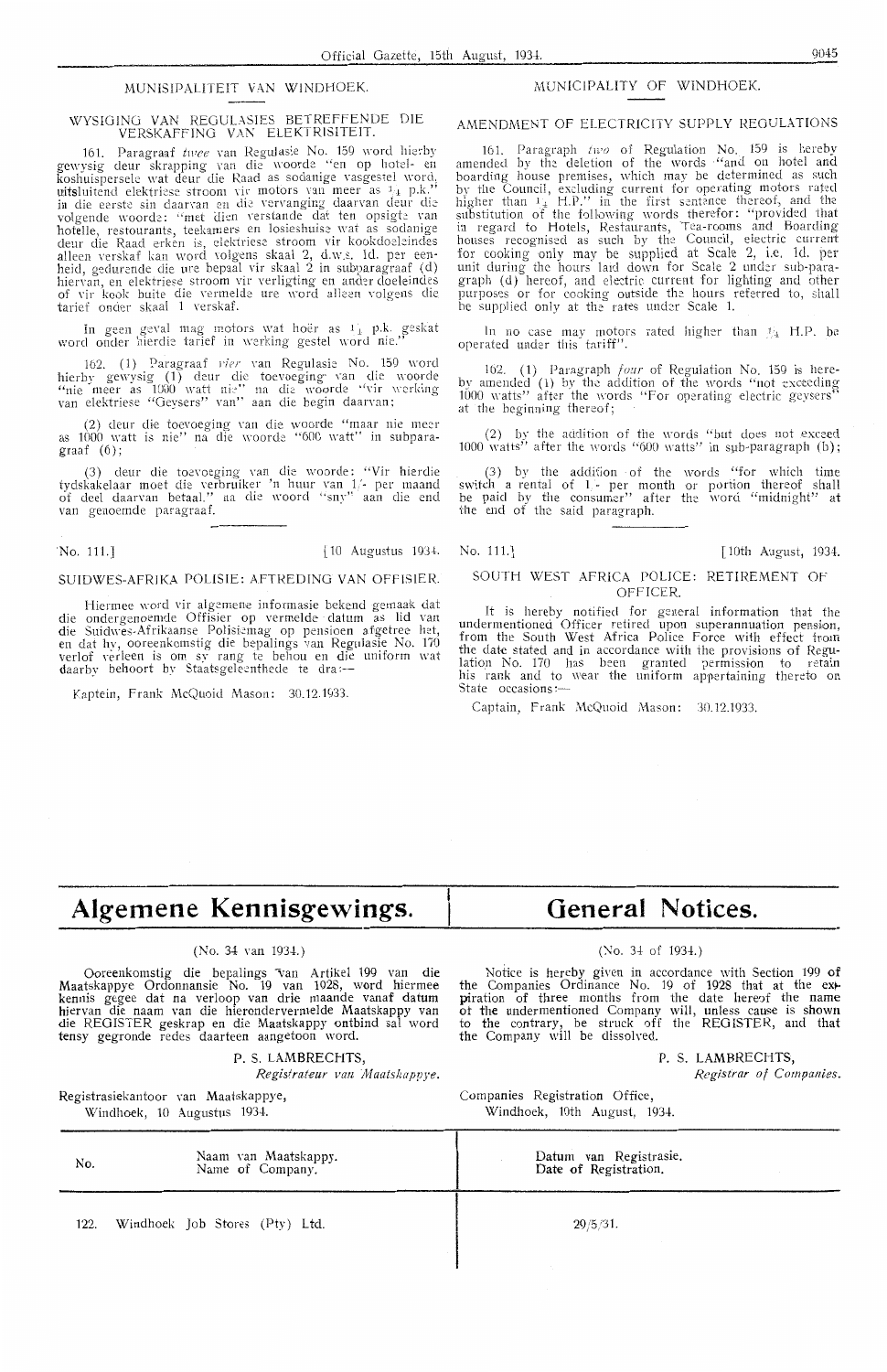## OEBIED SUIDWES-AFRIKA.

REOISTRASIE VAN KIESERS.

### KIESAFDELINGS GIBEON EN STAMPRIET.

REOJSTRASIE-AMPTENAAR SE KENNlSOEWINO VAN DIE HOFS!TTINO VAN DIE REWISEUR.

Hierby word bekend gemaak dat die Rewiseur, die Magistraat, Mariental, te MARIENTAL op die 18de dag van September, 1934, om 10 uur v.m., sitting sal hou om die Supplementaire Kieserslyste vir die Kiesafdelings Oibeon en Stampriet te verbeter, te hersien en vas te stel.

Al die persone wie se aansprake deur die Registrasieamptenaar afgewys is, en al die persone wat skriftelik beswaar gemaak het teen die reg van iemand wat op die Supplementaire Voorlopige Lyste geplaas is, om aldus geplaas te word, of teen die reg van iemand, wat aanspraak gemaak het op registrasie as Kieser, om aldus geplaas te word; en al die persone, teen wie besware aldus gemaak is, kan voor die Rewiseur op die voorgenoemde tyd en plek verskyn, om hul aansprake of besware te doen geld. Al die aanspraak- en beswaarmakers moet persoonlik of deur 'n skriftelik daartoe gemagtigde persoon Yerskyn.

Gedateer te Mariental, op hierdie 8ste dag van Augustus 1934.

**W.** 0. **H.** MENGE.

·Registrasie-amptenaar.

#### (No. 36 van 1934.)

#### GEBIED SUIDWES-AFRIKA.

#### REOISTRASJE VAN KIESERS.

#### KIESAFDELING GROOTFONTEIN.

#### REGISTRASIE-AMPTENAAR SE KENNISGEWING VAN DIE HOFSITTINO VAN DIE REWISEUR.

Hierby word bekend gemaak dat die Rewiseur, die Magistraat, Grootfontein, in die Magistraatskantoor, GROOT-FONTEIN, op die 10de dag van September 1934, om 10 uur v.m., sitting sal hou om die Supplementaire Kieserslys vir die Kiesafdeling Grootfontein te verbeter, te hersien en vas te stel.

Al die persone wie se aansprake deur die Registrasieamptenaar afgewys is, en al die persone wat skriftelik beswaar gemaak het teen die reg van iemand wat op die Supplementaire Voorlopige Lys geplaas is, om aldus geplaas te word, of teen' die reg van iemand, wat aanspraak gemaak het op registrasie as Kieser, om aldus geplaas te word; en al die persone, teen wie besware aldus gemaak is, kan voor die Rewiseur op die voorgenoemde tyd en plek verskyn, om hul aansprake of besware te doen geld. Al die aanspraak- en beswaarmakers moet persoonlik of deur 'n skriftelik daartoe gemagtigde persoon verskyn.

Gedateer te Grootfontein, op hierdie 9de dag van Augustus 1934.

V. R. VERSTER. Registrasie-amptenaar.

#### $(No. 37$  van 1934.)

#### OEBIED SUIDWES-AFRIKA.

REOISTRASIE VAN KIESERS.

KIESAFDELING *KEETMANSHOOP*.

#### REGISTRASIE-AMPTENAAR SE KENNISGEWING VAN DIE HOfSITTJNG VAN DIE REWISEUR.

Hierby word bekend gemaak dat die Rewiseur, die Magistraat, Keetmanshoop, in die Geregshof, KEETMANS-HOOP, op die 4de dag van September 1934, om 11 uur v.m., sitting sal hou om die Supplementaire Kieserslys vir die Kiesafdeling Keetmanshoop te verbeter, te hersien en vas te **stel,** 

#### (No. 35 van 1934.)  $\qquad \qquad$  (No. 35 of 1934.)

#### TERRITORY OF SOUTH WEST AFRiCA.

#### REGISTRATION OF VOTERS.

#### ELECTORAL DIVISIONS OF GIBEON AND STAMPRIET.

#### REGISTERING OFFICER'S NOTICE OF REVISING OFFICER'S COURT.

Notice is hereby given that the Revising Officer, the Magistrate, Mariental, will attend at MARIENTAL on the 18th day of September, 1934, at 10 o'clock a.m., for the purpose of amending, revising and settling the Supplementary Voters' Lists for the Electoral Divisions of Gibeon and Stampriet.

All persons whose claims have been disallowed by the Registering Officer, and all persons who have objected in writing to the right of any person enrolled on the Supplementary Provisional Lists to be so enrolled, or to the right of any person claiming to have his name registered as a Voter to be so registered, and all persons who have been so objected to, may appear before the ReYising Officer at the time and place aforesaid for the purpose of establishing their said claims or objections. All claimants and objectors must appear either personally or by an agent authorised thereto in writing.

Dated at Mariental, the 8th day of August, 1934.

**W. O. H. MENGE,** Registering Officer.

#### (No. 36 of 1934.)

TERRITORY OF SOUTH WEST AFRICA.

#### REGISTRATION OF VOTERS.

#### ELECTORAL DIVISION OF GROOTFONIEIN.

#### REGISTERING OFFICER'S NOTICE OF REVISING OFFICER'S COURT.

Notice is hereby given that the Revising Officer, the Magistrate, Grootfontein, will attend at Magistrate's Office, GROOTFONTEIN, on the 10th day of September, 1934, at 10 o'clock a.m., for the purpose of amending, revising, and settling the Supplementary Voters' List for the Electoral Division of Grootfontein.

All persons whose claims have been disallowed by the Registering- Officer, and all [krsons \Yho have objected **in**  writing to the right of any person enrolled on the Supplementary Provisional List to be so enrolled, or to the right of any person claiming to have his name registered as a Voter to be so registered, and all persons who have been so objected to, may appear before the Revising Officer at the time and place aforesaid for the purpose of establishing their said claims or objections. All claimants and objectors must appear either personally or by an agent authorised thereto in writing.

Dated at Grootfontein, the 9th day of August, 1934.

V. R. VERSTER, Registering Officer.

#### (No. 37 of 1934.)

TERRITORY OF SOUTH WEST AFRICA.

#### REGISTRATION OF VOTERS.

#### ELECTORAL DIVISION OF *KEETMANSHOOP*.

#### REGISTERING OFFICER'S NOTICE OF REVISING OFFICER'S COURT.

Notice is hereby given that the Revising Officer, the Magistrate, Keetmanshoop, will attend at Court House, KEET-MANSHOOP, on the 4th day of September, 1934, at 11 o'clock a.m., for the purpose of amending, revising, and settling the Supplementary Voters' List for the Electoral Division of Keetmanshoop.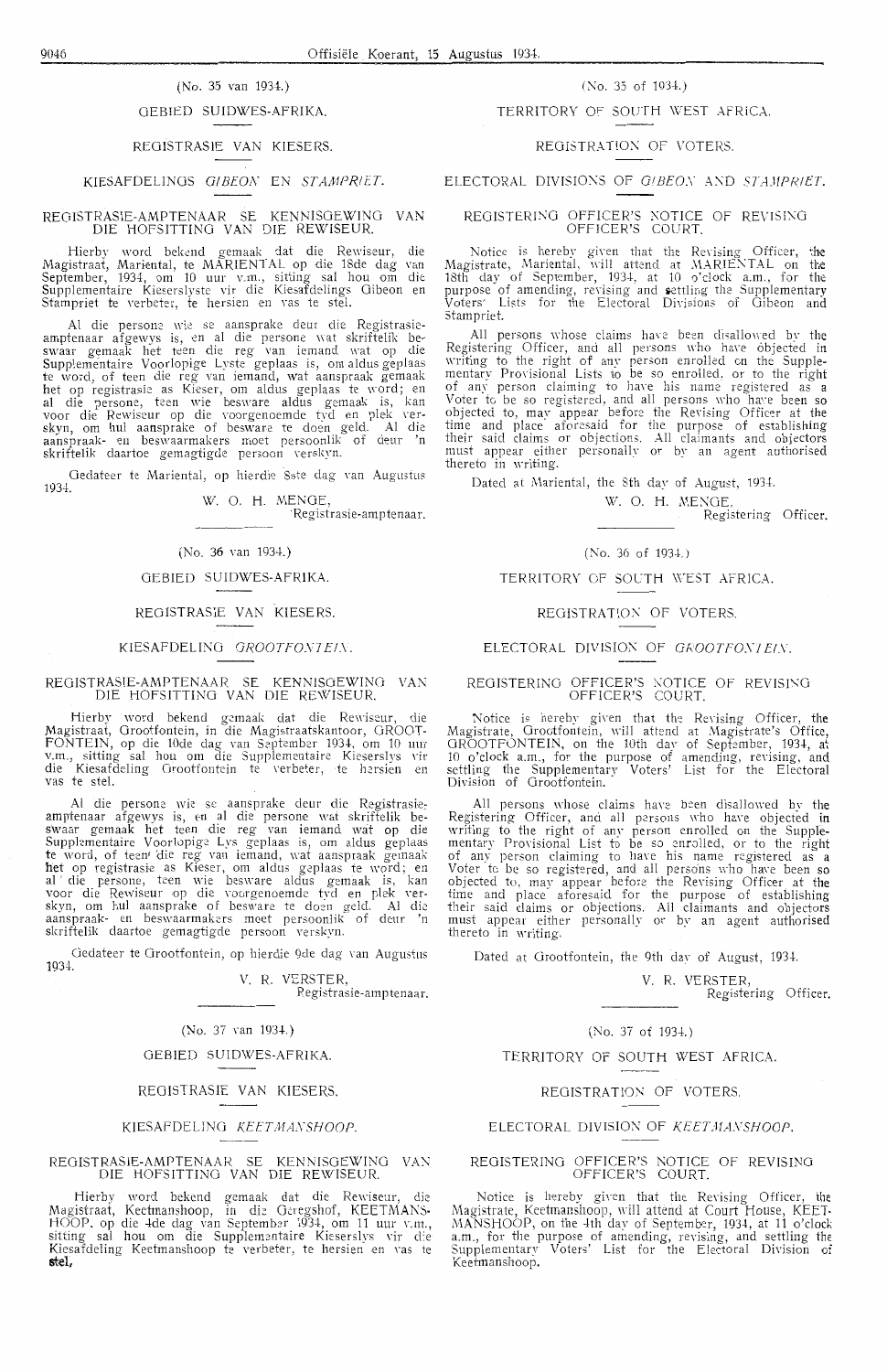Al die persone wie se aansprake deur die Registrasieamptenaar afgewys is, en al die persone wat skriftelik be-<br>swaar gemaak het teen die reg van iemand wat op die Supplementaire Voorlopige Lys geplaas is, om aldus geplaas te word, of teen die reg van iemand, wat aanspraak gemaak het op registrasie as Kieser, om aldus geplaas te word; en<br>al die persone, teen wie besware aldus gemaak is, kan<br>voor die Rewiseur op die voorgenoemde tyd en plek ver-<br>skyn, om hul aansprake of besware te doen geld. Al die skriftelik daartoe gemagtigde persoon verskyn.

Gedateer te Augustus 1934. Keetmanshoop, op hierdie 9de dag van

**W.** F. **BAYER,**  Registrasie-amptenaar.

#### (No. 38 van 1934.)

#### GEBIED SUIDWES-AFRIKA.

#### REGISTRASIE VAN KIESERS.

#### KIESAFDELING OT JIW ARONGO.

#### REOISTRASIE-AMPTENAAR SE KENNISGEWING VAN DIE HOFSITTING VAN DIE REWISEUR.

Hierby word bekend gemaak dat die Rewiseur, die Magistraat, Otjiwarongo, te OTJIWARONGO op die 12de dag van September 1934, om 10 uur v.m., sitting sal hou om<br>die Supplementaire Kieserslys vir die Kiesafdeling Otjiwarongo te hersien en vas te stel.

Al die persone wie se aansprake deur die Registrasie amptenaar afgewys is, en al die persone wat skriftelik be-<br>swaar gemaak het teen die reg van iemand wat op die Supplementaire Voorlopige Lys geplaas is, om aldus geplaas te word, of teen die reg van iemand, wat aanspraak gemaak het op registrasie as Kieser, om aldus geplaas te word; en al die persone, teen wie besware aldus gemaak is, kan voor die Rewiseur op die voorgenoemde tyd en plek ver- skyn, om hul aansprake of besware te doen geld. Al die -aanspraak- en beswaarmakers moet persoonlik of deur 'n skriftelik daartoe gcmagtigde persoon verskyn.

Gedateer te Otjiwarongo, op hierdie 7de dag van Augustus 1934.

M. F. J. McHUOH, Registrasie-amptenaar.

All persons whose claims have been disallowed by the Registering Officer, and all persons who have objected in writing to the right of any person enrolled on the Supplementary Provisional List to be so enrolled, or to the right of any person claiming to have his name registered as a Voter to be so registered, and all persons who have been so<br>objected to, may appear before the Revising Officer at the time and place aforesaid for the purpose of establishing their said claims or objections. All claimants and objectors must appear either personally or by an agent authorised thereto in writing.

Dated at Keetmanshoop, the 9th day of August, 1934.

W. F. BAYER, Registering Officer.

## (No. 38 of 1934.)

#### TERRITORY OF SOUTH WEST AFRICA.

#### REGISTRATION OF VOTERS.

#### ELECTORAL DIVISION OF OTJIWARONGO.

#### REGISTERING OFFICER'S NOTICE OF REVISING OFFICER'S COURT.

Notice is hereby given that the Revising Officer, the Magistrate, Otjiwarongo, will attend at OTJIWARONOO on the 12th day of September, 1934, at 10 o'clock a;m., for the purpose of amending, revising, and settling the Supplementary Voters' List for the Electoral Division of Otjiwarongo.

All persons whose claims have been disallowed by the Registering Officer, and all persons who have objected in<br>writing to the right of any person enrolled on the Supplementary Provisional List *to* be so enrolled, or to the· right of any person claiming to have his name registered as a<br>Voter to be so registered, and all persons who have been so<br>objected to, may appear before the Revising Officer at the time and place aforesaid for the purpose of establishing their said claims or objections. All claimants and objectors must appear either personally or by an agent authorised thereto in writing.

Dated at Otjiwarongo, the 7th day of August, 1934.

M. F. *].* McHUOH, Registering Officer.

## Advertensies.

#### **ADVERTEER IN DIE OFFISIELE KOERANT VAN SUIDWES-AFRIKA.**

1. Die *Olfisiele Koerant* sal op die lste en 15de vao **-clke** maand verskyn; ingeval een van hierdie dae op 'o Sondag of Publieke Feesdag val, dan verskyn die Offisiële *l(oerant* op die eersvolgende werkdag.

2. Advertensies wat in die Offisiële Koerant geplaas moet word, moet in die taal waarin hulle sal verskyn ingebandig word aan die kantoor van die Sekretaris vir Suidwes-**Afrika** (Kamer 46, Regerings-Geboue, Windhoek), nie later **es** 4.30 n.m. op die neende dag voor die datum van ver- skyning van die *Oftisiele K.oerant* waarin die advertensies moet geplaas word nie.

3. Advertensies word in die Offisiële Koerant geplaas agter die offisiële gedeelte, of in 'n ekstra blad van die *K.oerant,* soos die Sekretaris mag goedvind.

4. Advertensies word in die Offisiële Koerant gepubli-<br>seer in die Engelse, Afrikaanse en Duitse tale; die nodige<br>vertalinge moet deur die adverteerder of sy agent gelewer **word.** Dit moet onthou word dat die Duitse teks van die *Oflisiele Koerant* slegs 'n vertaling is, en nie die geoutoriseerde uitgawe is nie.

5. Slegs. wetsadvertensies word aangeneem vir publi**kasie** in die *Olfisiele K.oerant,* en hulle is onderworpe aan die goedkeuring van die Sekretaris vir Suidwes-Afrika, wat die aanneming of verdere publikasie van 'n advertensie mag **Weier.** 

## **Advertisements.**

#### ADVERTISING IN THE *OFFICIAL OAZETTE* Of SOUTH WEST AFRICA.

1. The *Official Oazette* will be published on the 1st and 15th day of each month; in the event of either of those days falling on a Sunday or Public Holiday, the *Oazette* **will**  be published on the next succeeding working day.

2. Advertisements for insertion in the *Oazette* must be delivered at the office of the Secretary for South West **Africa**  (Room 46, Government Buildings,Windhoek) in the languages in which they are to be published, not later than 4.30 p.m. on the *ninth* day before the date . of publication of the *Gazette* in which they are to be inserted.

3. Advertisements will be inserted in the *Gazette* **after**  the official matter or in a supplement to the *Gazette* **at**  the discretion of the Secretary.

4. Advertisements will be published in the *Official Gazette* in the English, Dutch or German languages; the necessary translations must be furnished by the advertiser or his agent, It should be borne in mind however, that the German version of the *Gazette* is a translation only and not the authorised issue.

5. Only legal advertisements are accepted for publication in the *Official Gazette,* and are subject to the approval **of**  the Secretary for South West Africa, who can refuse to accept or decline further publication of any advertisement.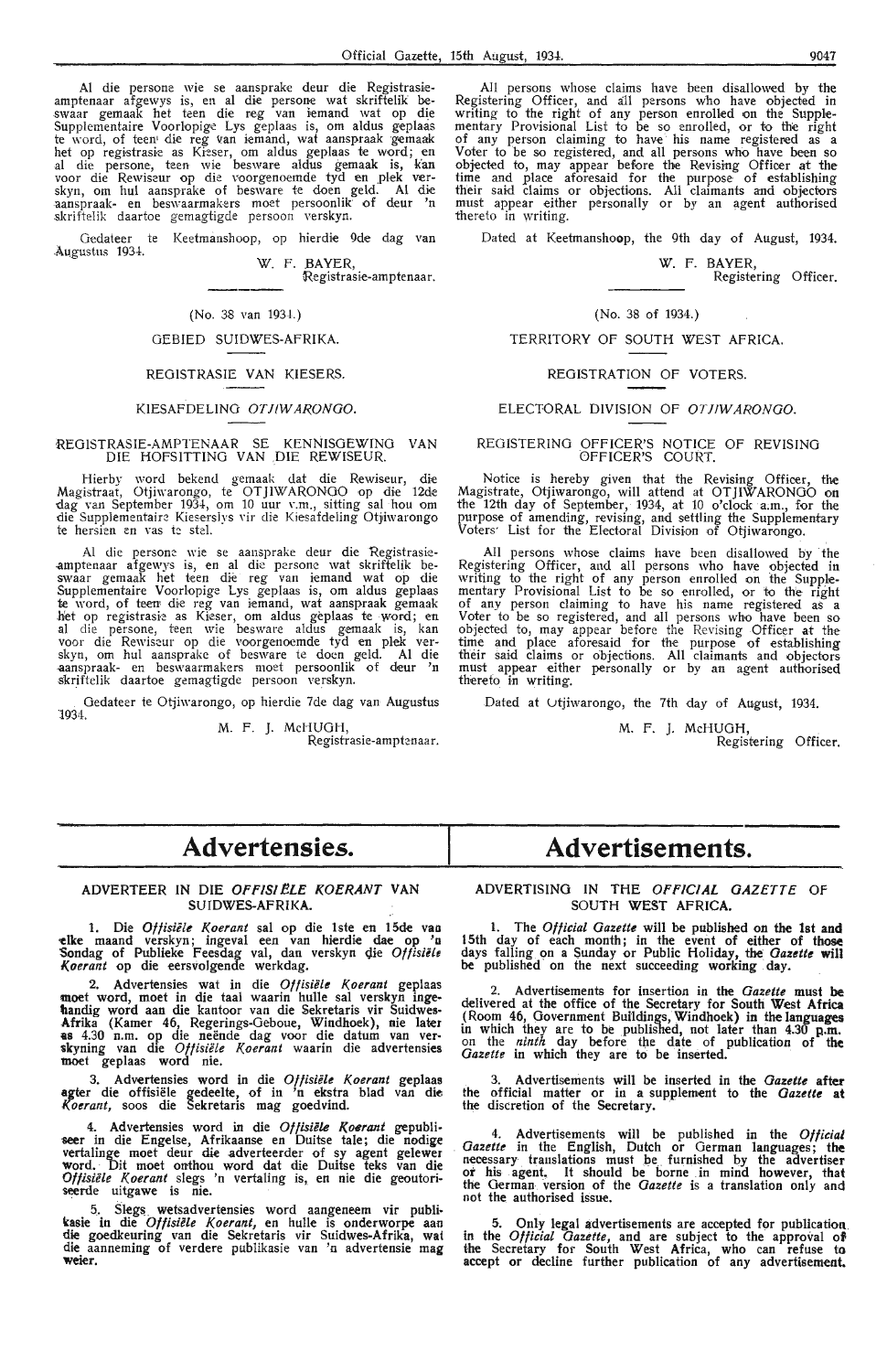6. Advertensies moet sover as moontlik op die masjien geskryf wees. Die manuskrip van advertensies moet slegs op een kant van die papier geskryf word, en alle name moet duidelik wees; ingeval 'n naam ingevolge onduidelike handskrif foutief gedruk word, dan kan die advertensies slegs dan weer gedruk word as die koste van 'n nuwe· opneming betaal word.

7. Die jaarlikse intekengeld vir die *Otfisiele Koerant*  is 20/-, posvry in hierdie Gebied en die Unie van Suid-Afrika, verkrygbaar van die here John Meinert, Bpk., Posbus 56, Windhoek. Posgeld moet vooruit betaal word deur oorseese intekenaars. Enkele eksemplare van die *Otfisiele l(oerant* is verkrygbaar of van die here John Meinert, Bpk., Posbus 56, Windhoek, of .van die Sekretaris vir Suidwes-Afrika teen die prys van 1/- per eksemplaar.

8. Die koste vir die opname van advertensies, behalwe die kennisgewings, wat in die volgende paragraaf genoem is, is teen die tarief van 7/6 per duim enkel kolom, en 15/ per duim dubbel kolom, herhalings teen half prys. (Gedeelies van 'n duim moet as 'n volle duim bereken word}.

Kennisgewings aan krediteure en debiteure in die boedels van oorlede persone, en kennisgewings van eksekuteurs betreffende likwidasie-rekenings, wat vir inspeksie lê, word in skedule-vorm gepubliseer teen 12/- per boedel.

10. Geen advertensie sal geplaas word nie, tensy die koste vooruit betaal is. Tjeks, wissels, pos- of geldorders moet betaalbaar gemaak word aan die Sekretaris vir Suidwes-**Afrika.** 

6. Advertisements should as far as possible be **type**written. Manuscript of advertisements should be written **on** one side of the paper only, and all proper names **plainly**  inscribed; in the event of any name being incorrectly printed as a result of indistinct writing, the advertisement can only be republished on payment of the cost of another insertion.

7. The Subscription for the *Official Gazette* is 20/- **per**  annum, post free in this Territory and the Union of South Africa obtainable from Messrs. John Meinert Ltd., Box 56, Windhoek. Postage must **be** prepaid by ,Overseas subscribers. Single copies of the *Gazette* may be obtained either **from**  Messrs. John Meinert Ltd., Box 56, Windhoek, or from **the**  Secretary for South West Africa at the price of 1/- per copy.

8. The charge for the insertion of advertisements other than the notices mentioned in the succeeding paragraph **is**  at the rate of 7/6 per inch single column and 15/- per inch double column, repeats half price. (Fractions of an inch to be reckoned an inch.)

9. Notices to Creditors and Debtors in the estates **of**  deceased persons and notices of executors concerning liquidation accounts lying for inspection, are published in schedule form at 12/- per estate.

10. No advertisement will be inserted unless the charge is prepaid. Cheques, drafts, postal orders or money orders must be made payable to the Secretary for South **West Africa.** 

#### KENN15GEWINO DEUR EKSEKUTEURS BETREFFENDE LIKWIDASIE-REKENINGS TER INSAOE. Artiekel **08,**  Wet No. 24 van 1913, **SOOS toegepas** op Suidwes-Afrika.

Kennisgewing geskied hiermee dat durlikate van die Administrasie- en Distribusierekenings in die boedels vermeld In die navolgende Bylae, ter insage van al die persone, wat daarin belang het, op die kantore van die Meester en die Magistraat, soos vermeld, gedurende 'n tydperk van drie weke (of langer indien spesiaal vermeld} vanaf vennelde. datums, of vanaf datum van publikasie hiervan, watter datum die laatste mag wees, sal 1~. As geen **be· swaar** daarteen by die Meester binne die vermelde tydperk ingedien word nie, sal die betrokke eksekuteurs oorgaao tot uitbetaling ooreenkomstig vermelde rekenings.

#### NOTICE. BY EXECUTORS CONCERNING LIQUIDATION ACCOUNTS LYING FOR INSPECTION: Section 68 Act No. **24** of 1913, as applied to South West Africa.

NOTICE is hereby given that copies of the Administration and Distribution Accounts in the Estates specified in the attached Schedule will be open for the inspection of all persons interested therein for a period of 21 days (or longer<br>\* specially stated) from the dates specified, or from the date of publication hereof, whichever may Offices of the Master and Magistrate as stated. Should no objection thereto be lodged with the Master during the period of inspection the Executors concerned will proceed to make payments in accordance therewith.

| Boedel No.<br>Estate No. | BOEDEL VAN WYLE<br>ESTATE LATE                                                                                                             | Beskrywing van<br>Rekening<br>Description of<br>Account | Tydperk<br>Datum<br>Date<br>Period | Meester<br>Master | Office of the<br>Kantoor van die<br>Magistraat<br>Magistrate | Naam en adres van eksekuteur<br>of gemagtigde agent<br>Name and Address of<br>Executor or authorized Agent                     |
|--------------------------|--------------------------------------------------------------------------------------------------------------------------------------------|---------------------------------------------------------|------------------------------------|-------------------|--------------------------------------------------------------|--------------------------------------------------------------------------------------------------------------------------------|
| 1068                     | Estate of the late Gilliam<br>du Toit, and surviving<br>spouse Aletta Catherina<br>Wilhelmina du Toit,<br>born Erasmus, of<br>Keetmanshoop | First and Final<br>Liquid. & Distrib<br>Account         | $21$ days                          | Windhoek          | Keet-<br>manshoop                                            | Alec E. Rissik, Attorney for<br>the Executrix Testam.,<br>Kaiser Str., Box 90,<br>Keetmanshoop                                 |
| 1137                     | Paulus Pfafferott                                                                                                                          | First and Final<br>Liquid. & Distrib.<br>Account        | 45 days                            | Windhoek          |                                                              | T.O. Pfafferott, Executor<br>Dative, c/o Justizrat<br>Dr. Albert Stark, Box 37.<br>Kaiser St., Windhoek                        |
| 1337                     | Gertruida Maria<br>Margaretha van der<br>Merwe, gebore Botha                                                                               | Eerste en Finale<br>Likwidasie en<br>Distribusie        | 15/8/34                            | Windhoek          | Gobabis                                                      | E. J. Meyer, Welkom,<br>dist. Gobabis                                                                                          |
| 1483                     | Johann Baptist Mendle                                                                                                                      | First Liquidation<br>and Distribution<br>Account        | 21 days                            | Windhoek          | Luderitz                                                     | Dr. H B. K. Hirsekorn,<br>Executor Dative,<br>Box 24, Luderitz                                                                 |
| 1533                     | Harry Schnitkin                                                                                                                            | First Liquidation<br>and Distribution<br>Account        | 21 days<br>from<br>15/8/34         | Windhoek          |                                                              | E. E. Bone & J. J. Kaplan,<br><b>Executors Testamentary</b><br>c/o Messrs. Lorentz &<br>Bone, Box 85, Windhoe.                 |
| 1565                     | Adah Etruria Cartwright,<br>born Wedgwood                                                                                                  | First and Final<br>Liquid. & Distrib.<br>Account        | 21 days<br>from<br>15/8/34         | Windhoek          | Omaruru                                                      | E. A. Cartwright, Executor<br>Testamentary, c/o Messrs<br>Lorentz & Bone, Acme<br>Buildings, Kaiser Street<br>Box 85, Windhoek |

#### BYLAE - SCHEDULE.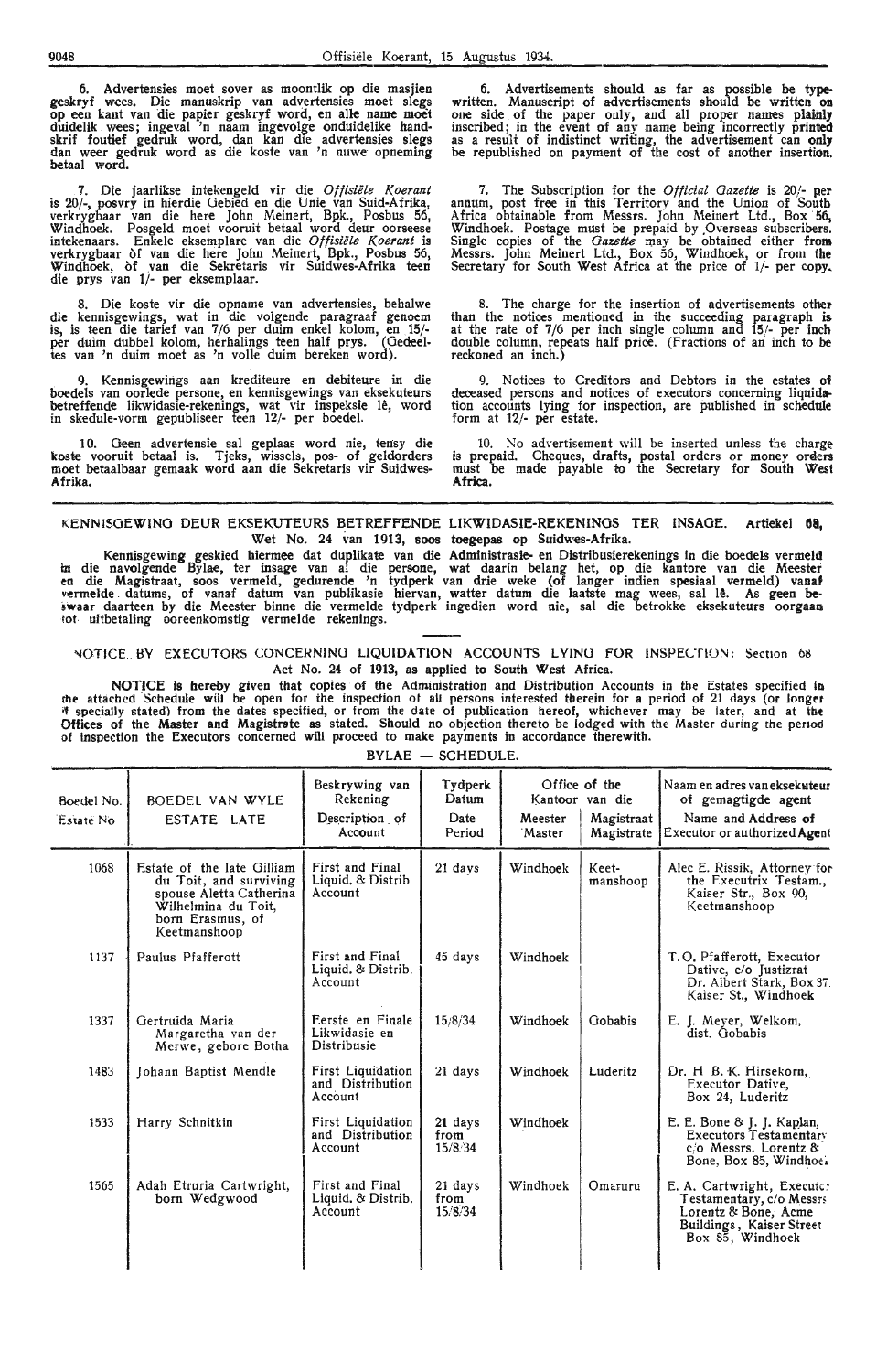KENNISGEWING AAN SKULDEISERS EN SKULDENAARS. BOEDELS VAN OORLEDE PERSONE. Artiekcl 46, Wet No. 24 van 1913, soos toegepas op Suidwes -Afrika.

~kuldeisers en skuldenaars in die Boedels wat vermeld is in bygaande Bylae word versock om •hul vorderings **in**  te lewer en hul skulde te betaal by die kantore van die betrokke Eksekuteurs binne die gemelde tydperke, vanaf die datum van publikasie hiervan.

NOTICE TO CREDITORS AND DEBTORS. ESTATES OF. DECEASED PERSONS: Section **46,** Act No. **24 of 1913,** as applied *to* South West Africa.

Creditors and Debtors in the Estates specified in the annexed Schedule are cafled upon to lodge their claims with **and** pay their debts to the Executors concerned within **the stated** periods calculated from the date of publication **hereof,**  BYLAE — SCHEDULE.

| Boedel No.<br>Estate No. | BOEDEL VAN WYLE<br><b>ESTATE LATE</b>     | Binne 'n tydperk van<br>Within a period of | Naam en Adres van Eksekuteur of<br>gemagtigde Agent<br>Name and Address of Executor or<br>authorized Agent |
|--------------------------|-------------------------------------------|--------------------------------------------|------------------------------------------------------------------------------------------------------------|
| 1599                     | Catharina Elizabeth Ellis, gebore Delport | $30da$ ë                                   | J. C. A. Ellis, Eksekuteur Testamentêr,<br>p/a Prok. A. P. Olivier,<br>Posbus 20, Gobabis                  |
| 1606                     | Albert Rudolf Wilhelm Trieb               | 30 days                                    | Dr. H. B. K. Hirsekorn, Executor<br>Testamentary, Box 24, Luderitz                                         |
| 1613                     | Johannes Adrian de Waal                   | 21 days                                    | Erich Worms.<br>Box 18, Windhoek                                                                           |
| 1587                     | Robert Rodgers                            | 30 daë                                     | L. J. Haasbroek, Box 33, Okahandja,<br>Attorney for Executor Dative                                        |

**NOTICES** Of TRUSTEES **AND ASSIGNEES. Pursuant to Section ninety-four of the Insolvency Act, 1916, as applied to South West Africa.** 

Notice is hereby given that fourteen days after the date hereof it is the intention of the Trustees or Assignees of the Sequestrated or Assigned Estates mentioned in the subjoined Schedule to apply to the Master of the High Court for an extension of time, as specified in the Schedule, within which to lodge a liquidation account and plan of distribution or/and contribution.

KENNISOEWINO VAN KURATORS EN BOEDELBEREDDERAARS. Ingevolge Artiekel *vier-en-neentig* van die In• solvensie-Wet, 1916, soos toegepas op Suidwes•Afrika.

Kennis word hiermee gegee, dat die Kurators of Boedelberedderaars van die gesekwestreerde of afgestane Boedels, vermeld in die hieronder volgende Bylae, voornemens is, om veertien dae na datum hiervan die Meester van die Hooggercgshof te versoek om 'n verlenging van die tyd genoem in die Bylae vir die indiening van 'n likwidasie**rekening en** plan van distribusie of/en kontribusie. *Form. No. 5. <i>I* Formulier No. 5. SCHEDULE - BYLAE.

| No. of<br>Estate<br>No. van<br><b>Boedel</b> | Name & Description<br>of Estate<br>Naam en Beskrywing<br>van Boedel | Name of Trustee!<br>Assignee<br><b>or</b><br>Naam van Kurator<br>of Boedel-<br>beredderaar | Date of Trustee or<br>Assignee's Appoint-<br>ment.<br>Datum van Aan-<br>stelling van Kurators<br>Boedelberedderaars. | Date when<br>Account Due<br>Datum waaropl<br>Rekening inge-<br>dien moet wordt | Period of Extension<br>required.<br>Tydperk van Verlenging<br>benodig. | To whom Appli-<br>cation will be<br>made. |
|----------------------------------------------|---------------------------------------------------------------------|--------------------------------------------------------------------------------------------|----------------------------------------------------------------------------------------------------------------------|--------------------------------------------------------------------------------|------------------------------------------------------------------------|-------------------------------------------|
| 374                                          | Jacob Louis Tobias,<br>a cattle speculator<br>of Windhoek           | D.W. F. E. Ballot<br>and E. Worms                                                          | 23/11/32                                                                                                             | 23/5/34                                                                        | 6 months                                                               |                                           |

#### NOTICE.

As no objections have been lodged within the prescribed period against the application for conversion of the Precious Mineral prospecting claims Nos. W. 6920 to W. 6923 situated at Ondondu Otjiwapa, district Omaruru, registered in the<br>name of IOAN DUDLYKE THOMAS, it has been decided to grant the application for conversion into the precious mineral mining area "GEOLEX NORTH" in terms of Section 47 of the amended Mining Ordinance of 8th August, 1905.

Any objections against this decision must be addressed to the Administrator and handed in at this office within two weeks from the date of publication hereof in the *Official Gazetie*.

Windhoek, 8th August, 1934.. W. P. DE KOCK, Mining Authority.

#### NOTICE.

As no objections have been lodged within the prescribed period against the application for conversion of the Base Mineral prospecting claims registered Nos. W. 11137 to W. 11139 situated on the farm Okombahe No. 112, district Omaruru, registered in . fhe name of PIETER JOHANNES BOTHA, it has been decided to . grant the application for conversion into the Base Mineral Mining Area "GEDULD" in terms of Section 47 of the amended Mining Ordinance of 8th August, 1905.

Any objections against this decision must be addressed to the Administrator and handed in at this office within two weeks from date of publication hereof in the *Official Gazette.* 

W. P. DE KOCK, Windhoek, Mining Authority. 8th' August, 1934.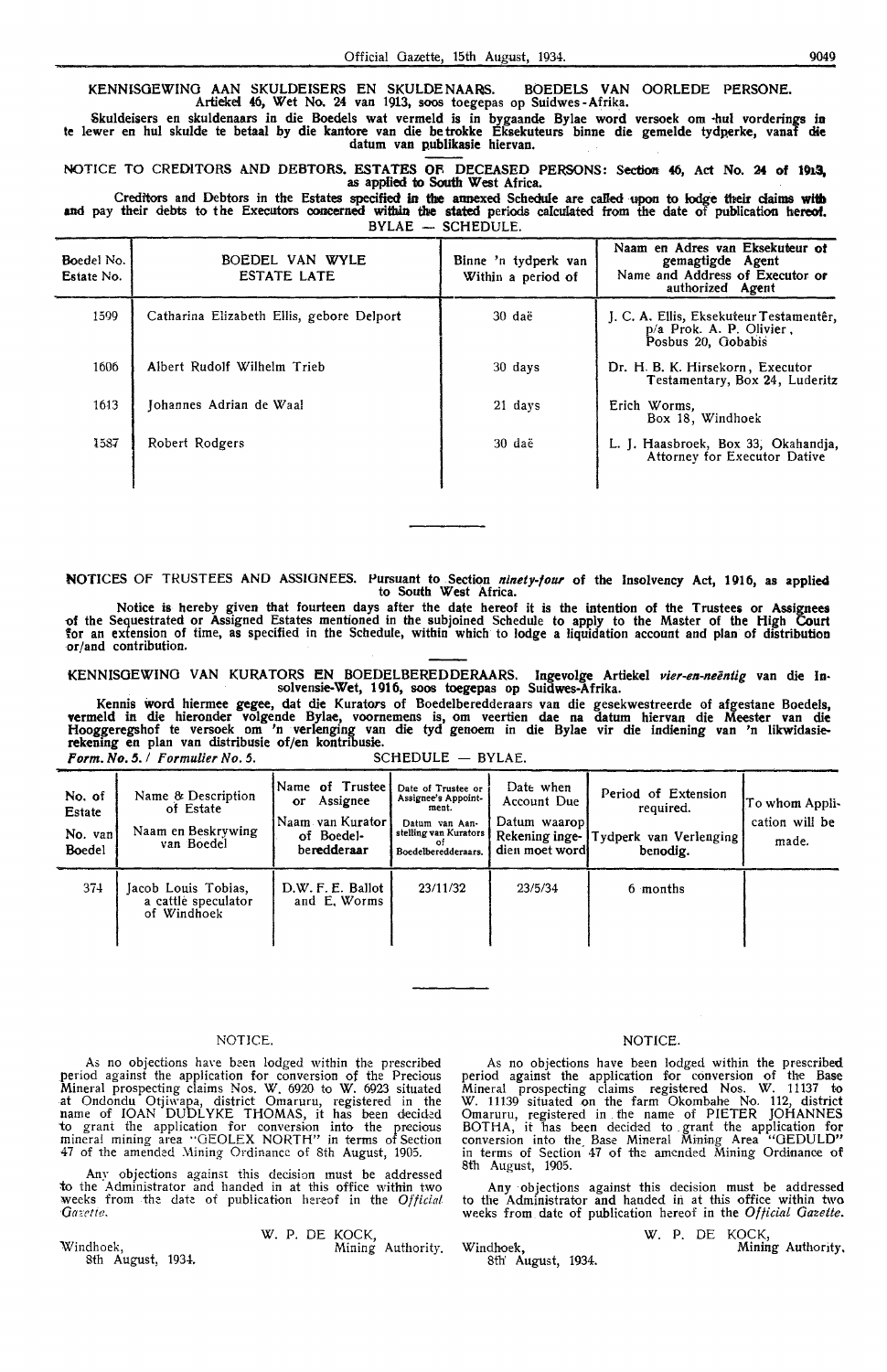KENNISGEWING VAN KURATORS EN BOEDELBERE DDERAARS. Ingevolge Artiekel ses-en-neëntig, Onderartiekel (2) van die Insolvensiewet 1916, soos op Suidwes-Afrika toegepas.

Kennis word hiermee gegee, dat die likwidasiere kenings en state van distribusie of/en kontribusie in **die**  boedels, vermeld in aangehegte Bylae, vir inspeksie deur skuldeisers in die vermelde kantore, gedurende, 'n tyd• **perk** van veertien dae of soveel !anger, soos daarin vermeld, vanaf die datum, in die Bylae vermeld, of vanaf **die**  datum van publikasie hiervan, watter datum die laaste. mag wees, sal le.

NOTICES OF TRUSTEES AND ASSIGNEES. Pursuant to Section *ninety-six,* Sub-section (2), of the lasolvency Act, 1916, as applied to South West Africa.

Notice is hereby given that the liquidation accounts and pians of distribution or/and contribution in the Estates mentioned in the subjoined Schedule will lie open at the offices therein mentioned for a period of fourteen days, or<br>\*¤ch longer period as is therein stated, from the date mentioned in the Schedure or from the date of publ whichever may be later, for inspection by creditors.

| Formulier No. 6.   Form No. 6. |  |  |  |  |  |  | $BYLAE - SCHEDULE.$ |
|--------------------------------|--|--|--|--|--|--|---------------------|
|--------------------------------|--|--|--|--|--|--|---------------------|

| No. van<br>Boedel.<br>No. of | Naam en Beskrywing van Boedel<br>Name and Description of Estate | Beskrywing van<br>Rekening<br>Description of Account | Kantore waar Rekening vir<br>inspeksie sal lê<br>Offices at which Account<br>will lie open |                          | Datum vanaf wan-<br>neer Rekening vir<br>inspeksie sal le<br>Date from which<br>Account will lie<br>open |
|------------------------------|-----------------------------------------------------------------|------------------------------------------------------|--------------------------------------------------------------------------------------------|--------------------------|----------------------------------------------------------------------------------------------------------|
| Estate                       |                                                                 |                                                      | Meester<br>Master                                                                          | Magistraat<br>Magistrate | Van<br>From                                                                                              |
| 340                          | Insolvent Estate<br>Maximilian Friedrich Holdt                  | First and Final<br>Liquidation Account               | Windhoek                                                                                   | Otjiwarongo              | 16.8.1934                                                                                                |

KENNISOEWING VAN KURATORS EN BOEDELBEREDDERAARS. Ingevolge artiekel *neen-en-neenug,* onderartiekel (2) van die Insolvensiewet 1916, soos op Suidwes-Afrika toegepas.

Aangesien die likwidasierekenings en state van distribusie of/en kontribusie in die afgestane of gesekwestreerde boedels vermeld in die onderstaande Bylae op die daarin genoemde datums bekragtig is, word hiermee kennis ge-<br>gee dat 'n diwident uitgekeer of/en 'n kontribusie in vermelde boedels ingevorder sal word, soos uiteengesit in Bylae, en dat elke kontribusiepligtige skuldeiser die deur hom verskuldigde bedrag aan die kurator of boedelberedde-<br>raar by die adres in die Bylae genoem, moet betaal.

NOTICES OF TRUSTEES AND ASSIGNEES. Pursuant to Section· *nineiy-nine,* Sub-section {2), of the Insolvency Act, 19i6, as applied to South West Africa.

The liquidation accounts and plans of distribution or/ and contribution in the Assigned or Sequestrated Estates mentioned in the subjcined Schedule having been confirmed on the dates therein mentioned, notice is hereby given that a dividend is in course of payment or/and a contribution in course of collection in the said Estates as in the Schedule is<br>set forth, and that every creditor liable to contribute is required to pay the trustee or assignee ae is liable at the address mentioned in the Schedule. *Formulier No. 7. / Form No. 7.* BYLAE - SCHEDULE.

| No. van<br><b>Boedel</b><br>No. of<br>Estate | Naam en Beskrywing<br>van Boedel<br>Name and Description<br>of Estate | Datum<br>kragtig is<br>Date when I<br>Account<br>Confirmed | Of 'n diwident uitgekeer<br>waarop Re-j word of 'n kontribusie<br>kening be-lingevorder word of beide<br>Whether a Dividend is<br>being paid or Contri-<br>bution being collected,<br>or both | Naam van Kurator of<br>Boedelberedderaar<br>Name of Trustee or<br>Assignee | Volledige Adres van<br>Kurator of<br>Boedelberedderaar<br>Full Address of Trustee<br>or Assignee |
|----------------------------------------------|-----------------------------------------------------------------------|------------------------------------------------------------|-----------------------------------------------------------------------------------------------------------------------------------------------------------------------------------------------|----------------------------------------------------------------------------|--------------------------------------------------------------------------------------------------|
| 376                                          | Samuel Davis, general dealer<br>of Windhoek                           | 3834                                                       | Dividend is being paid                                                                                                                                                                        | E. Worms,                                                                  | Windhoek<br>Box 18                                                                               |

#### KENNISGEWING.

Met betrekking tot Kennisgewing gedateer S Maart 1932, soos gepubliseer in *Offisiële Koerant* No. 459 van 1 April 1932, word hiermee kennis gegee, ooreenkomstig Artikel 32 (1) (c) van die Weë en Uitspanplekke Ordonnansie No. 15 van 1927, dat die Padkommissie van Warmbad besluit het om Sy Edele die Administrateur te nader met die doel om sy goedkeuring te verkry om Distrikspad No. 19, soos om-<br>skrywe in die tweede bylae van genoemde kennisgewing, te sluit en om die pad, soos omskrywe in die bylae hiervan in die plek daarvan te proklameer.

Alle belanghebbende persone wat beswaar maak teen die besluit van die Padkommissie word versoek om, ooreenkomstig die bepalings van die Weë en Uitspanplekke Ordonnansie No. 15 van 1927, hulle besware binne twee maande na datum van publikasie hiervan, skriftelik by die ondergetekende in te dien.

#### J. A. VAN ZYL,

Magistraatskantoor, Warmbad. Sekretaris: Warmbad Padkommissie.

#### BYLAE.

Distrikspad No. 19:

Vanaf 'n punt op Distrikspad No. 13, ongeveer een myl \\'es Yan die opstal op die plaas Stinkdoorn No. 28, noord- \\'eSll'aarts oor die plaas Stinkdoorn No. 28 bv die opstal Nanuchais op die westelike grenslyn van die plaas Stinkdoorn No. 28 verby, oor die plaas Ariams No. 27 noord van die eerste opstal verby tot 'n punt waar dit aansluit by Distrikspad No. 16 op die suidekant van die tweede opstal op laasgenoemde plaas.

#### **NOTICE**

is hereby given that within 14 days from publication hereof application will be made to the Magistrate of Omaruru tc transfer the General Dealer's Licence from Peter Teresinsk' to RICHARD BODTKE.

#### PETER TERESINSKI.